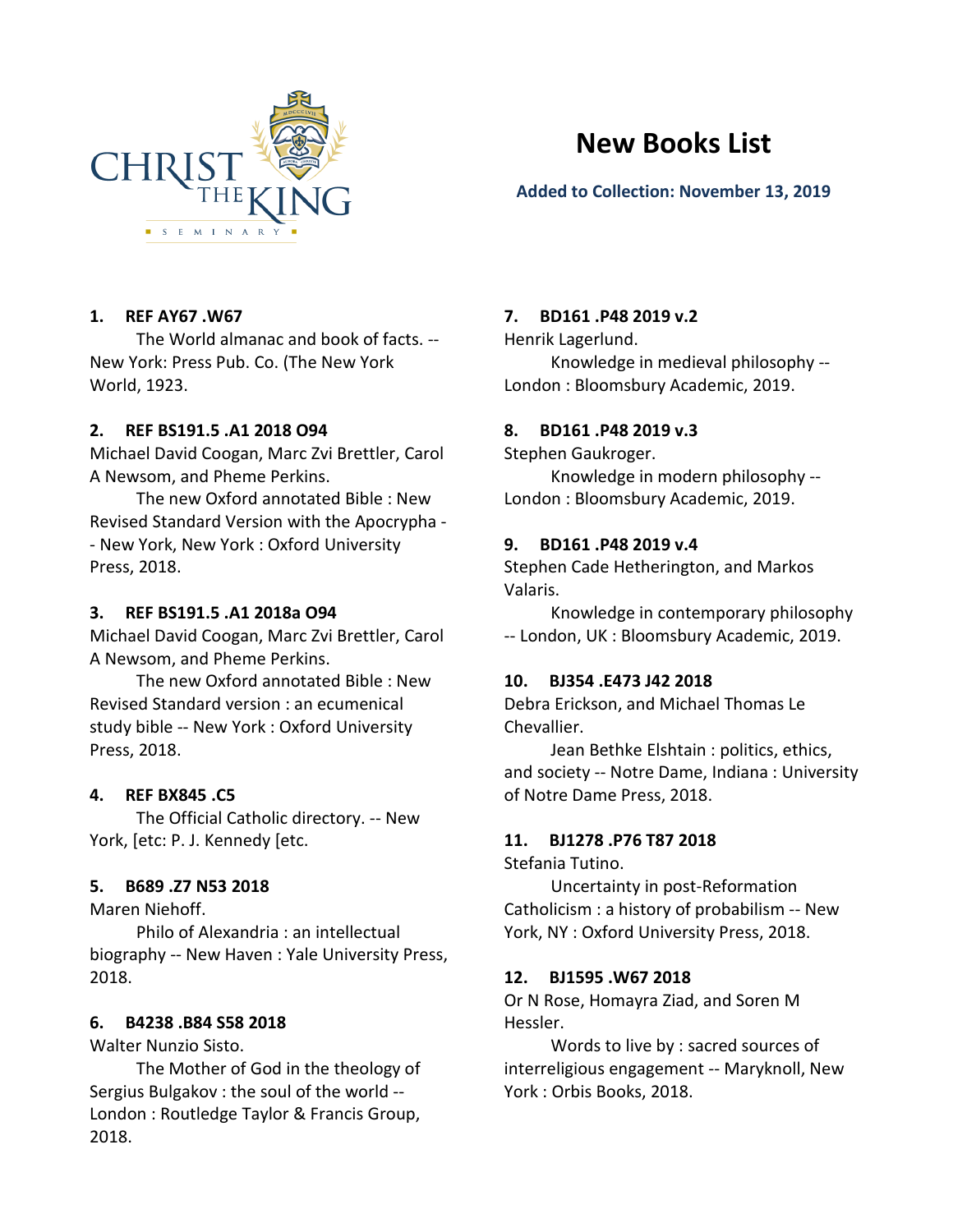# **13. BL65 .L42 W47 2018**

John Lee West, Roy M Oswald, and Nadyne Guzman.

Emotional intelligence for religious leaders -- Lanham : Rowman & Littlefield, 2018.

# **14. BL631 .D38 2018**

Stephen J Davis.

Monasticism : a very short introduction - - Oxford, United Kingdom : Oxford University Press, 2018.

### **15. BL2525 .W34 2018**

Kenneth D Wald, and Allison Calhoun-Brown. Religion and politics in the United States -- Lanham : Rowman & Littlefield, 2018.

### **16. BM155.3 .G66 2018**

Martin Goodman.

A history of Judaism -- Princeton : Princeton University Press, 2018.

# **17. BM176 .E258 2018**

Brad Embry, Ronald Herms, and Archie T Wright.

Early Jewish literature : an anthology -- Grand Rapids, Michigan : William B. Eerdmans Publishing Company, 2018.

### **18. BQ142 .F42 2019**

Michel Fédou.

The fathers of the Church in Christian theology -- Washington, D.C. : Catholic University of America Press, 2019.

#### **19. BQ5824 .P7 T48 2018**

Jonathan D Teubner.

Prayer after Augustine : a study in the development of the Latin tradition -- Oxford, United Kingdom : Oxford University Press, 2018.

### **20. BQ6571 .W4813 2018**

Aelred, and Aelred.

Homilies on the prophetic burdens of Isaiah -- Athens, Ohio : Cistercian Publications , 2018.

#### **21. BQ6886 .E3913 2018**

Leo Elders.

Thomas Aquinas and his predecessors : the philosophers and the church fathers in his works -- Washington, D.C. : The Catholic University of America Press, 2018.

#### **22. BQ7116 .T2 K25 2018**

Teresa, Kieran Kavanaugh, and Regina Marie Gorman.

St. Teresa of Avila : her life in letters -- Notre Dame, Indiana : Christian Classics, 2018.

#### **23. BQV8 1978b .E98 F52 2018**

Stephen M Hildebrand, Sean O Sheridan, and Franciscan University of Steubenville.

Fidelity & freedom : Ex corde ecclesiae at twenty-five -- Steubenville, OH : Franciscan University Press, 2018.

### **24. BR115 .J8 T48 2019**

Joseph Milburn Thompson.

Justice and peace : a Christian primer -- Maryknoll, New York : Orbis Books, 2019.

### **25. BR526 .P79 2018**

Paula Pryce.

The monk's cell : ritual and knowledge in American contemplative Christianity -- New York, NY : Oxford University Press, 2018.

#### **26. BR1369 .W45 2018**

#### Robin Whelan.

Being Christian in Vandal Africa : the politics of orthodoxy in the Post-Imperial West -- Oakland, California] : University of California Press, 2018.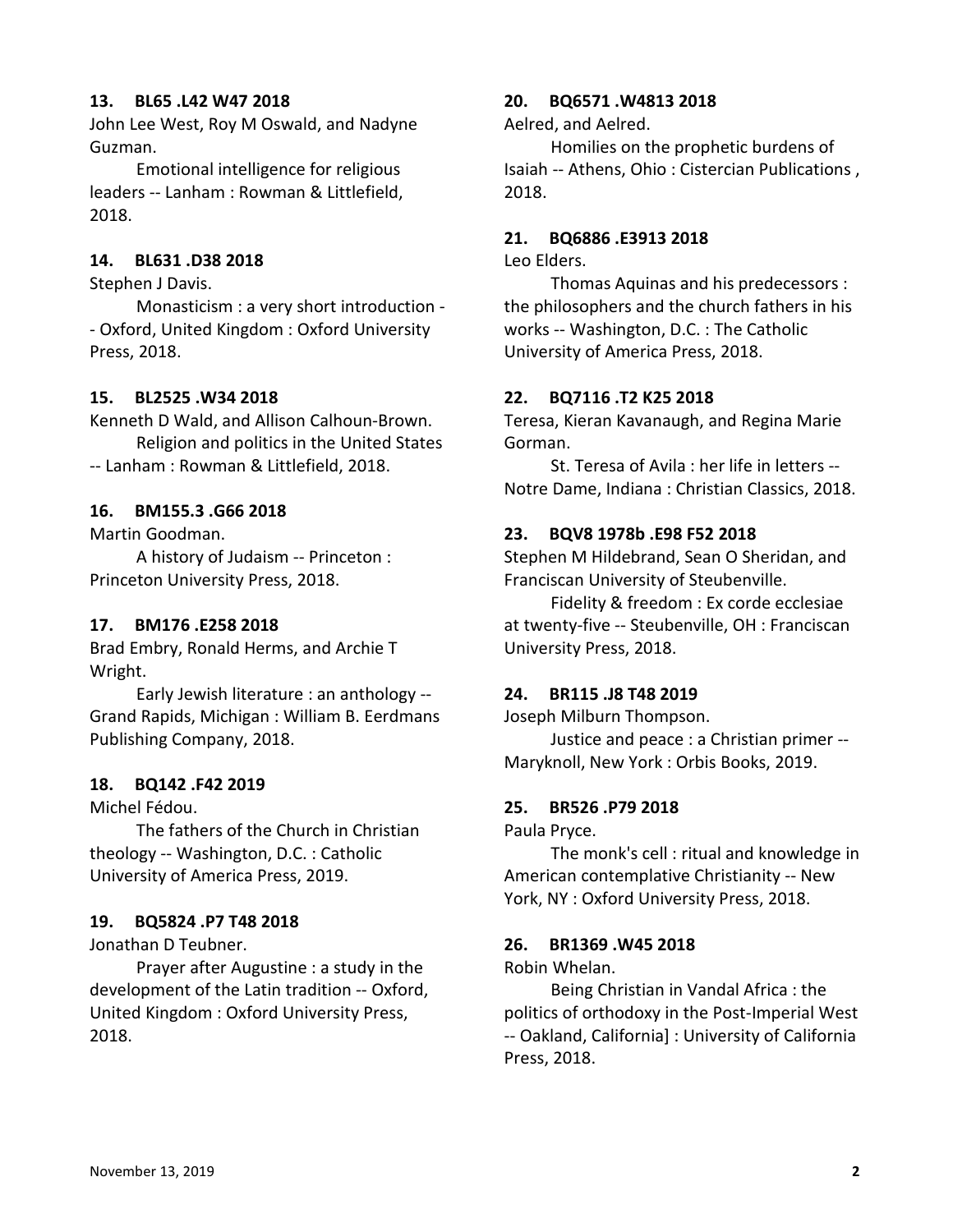# **27. BR1604.23 .L36 2018**

Michael Lapidge.

The Roman martyrs : introduction, translations, and commentary -- Oxford, United Kingdom : Oxford University Press, 2018.

# **28. BR1690 .E44 2019**

Robert Ellsberg.

A living Gospel : reading God's story in holy lives -- Maryknoll, New York : Orbis Books, 2019.

### **29. BS192.3 .A1 2018 W56**

Confraternity of Christian Doctrine, and Catholic Church.

The Catholic youth Bible : New American Bible, revised edition -- Winona : Saint Mary's Press, 2018.

# **30. BS511.3 .S42 2018**

Jione Havea.

Sea of readings : the Bible in the South Pacific -- Atlanta] : SBL Press, 2018.

# **31. BS663 .S77 2018**

Hannah M Strømmen.

Biblical animality after Jacques Derrida -- Atlanta, GA : SBL Press, 2018.

#### **32. BS1197 .C66 2018**

Michael David Coogan, and Cynthia R Chapman.

The Old Testament : a historical and literary introduction to the Hebrew scriptures - - New York : Oxford University Press, 2018.

#### **33. BS1245.52 .I46 2018**

Carolin Neuber.

Der immer neue Exodus : Aneignungen und Transformationen des Exodusmotivs -- Stuttgart : KBW Bibelwerk, 2018.

# **34. BT10 .C7 2019 v.4**

Michel Andraos, Bernardeth Caero Bustillos, and Geraldo De Mori.

Christianities and indigenous peoples -- London : SCM Press, 2019.

#### **35. BT203 .I56 2018**

Robert Imperato.

Portraits of Jesus : a reading guide -- Lanham, Md. : Hamilton Books, 2018.

# **36. BT414 .T32 2018**

Luis Antonio Tagle.

Via Lucis : the life of Jesus in the light of Easter -- Collegeville, Minnesota : Liturgical Press, 2018.

#### **37. BT660 .M44 K54 2018**

Daniel Maria Klimek.

Medjugorje and the supernatural : science, mysticism, and extraordinary religious experience -- New York] : Oxford University Press, 2018.

#### **38. BT734 .K43 2018**

Terence Keel.

Divine variations : how Christian thought became racial science -- Stanford, California : Stanford University Press, 2018.

#### **39. BT810.3 .C68 2018**

Jesse Couenhoven.

Predestination : a guide for the perplexed -- London : T&T Clark, 2018.

#### **40. BV4647 .G8 M87 2018**

Susan Muto.

Gratefulness : the habit of a grace-filled life -- Notre Dame, Indiana : Ave Maria Press, 2018.

# **41. BV4647 .J68 G46 2018**

Paul George.

Rethink happiness : dare to embrace God and experience true joy -- Notre Dame, Indiana : Ave Maria Press, 2018.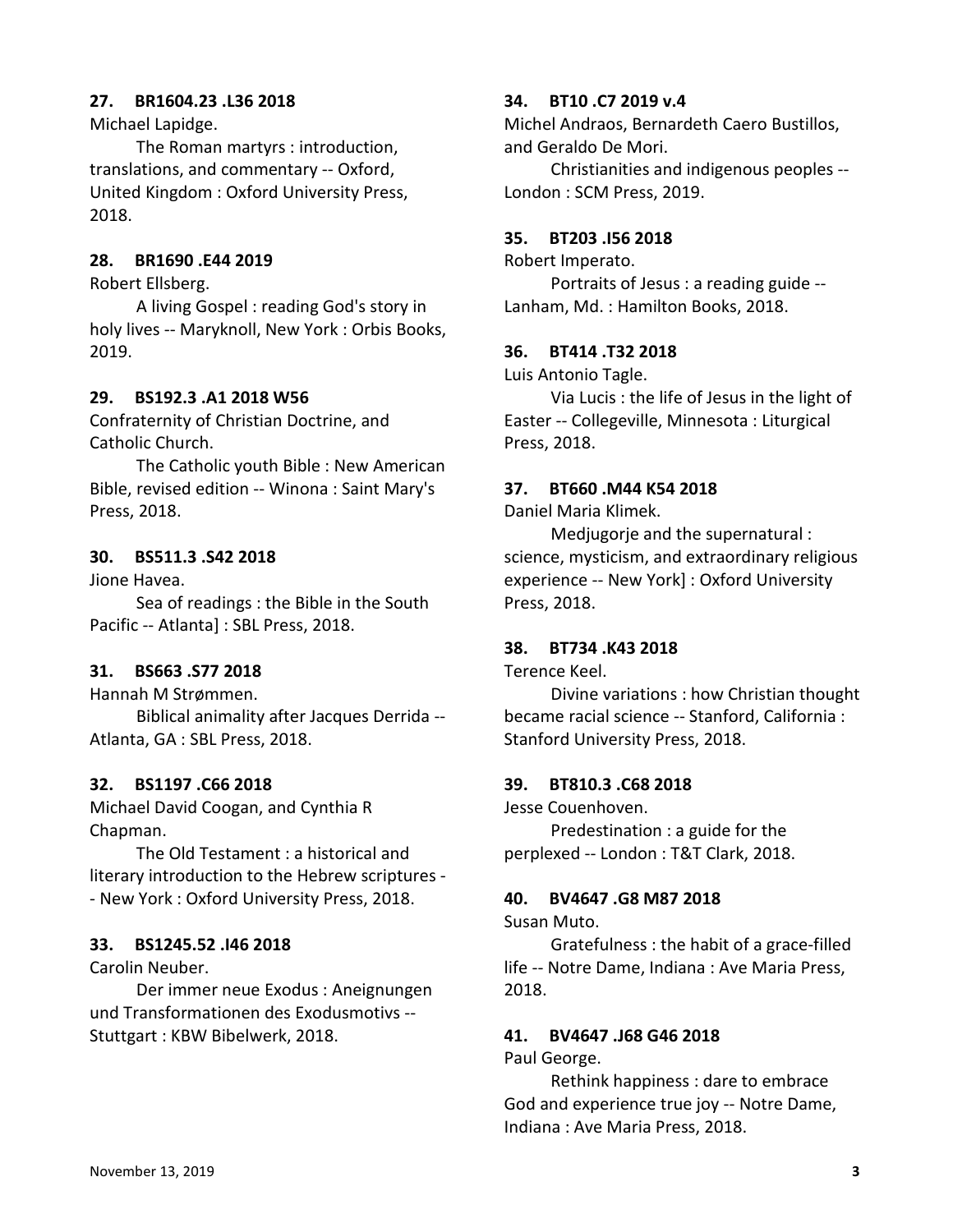# **42. BV4905.3 .D372 2018**

Paula D'Arcy.

Winter of the heart : finding your way through the mystery of grief -- Notre Dame, Indiana : Ave Maria Press, 2018.

### **43. BX830 1962 .C37 2018**

Kathleen Sprows Cummings, Timothy Matovina, and Robert A Orsi.

Catholics in the Vatican II era : local histories of a global event -- New York : Cambridge University Press, 2018.

### **44. BX1378.7 .P658 2018**

Joshua J McElwee, Cindy Wooden, Bartholomew, and Seán P O'Malley.

A Pope Francis lexicon -- Collegeville, Minnesota : Liturgical Press, 2018.

# **45. BX1390 .D54 2018**

Michele Dillon.

Postsecular Catholicism : relevance and renewal -- New York : Oxford University Press, 2018.

# **46. BX1407 .M48 C37 2018**

Maria Del Socorro Castaneda-Liles.

Our Lady of everyday life : la Virgen de Guadalupe and the Catholic imagination of Mexican American women in America -- New York : Oxford University Press, 2018.

### **47. BX1566 .K67 2018**

Piotr H Kosicki.

Catholics on the barricades : Poland, France, and "revolution", 1891-1956 -- New Haven, CT : Yale University Press, 2018.

### **48. BX1795 .D59 H52 2018**

Michael Hickey.

Catholic social teaching and distributism : toward a new economy -- Lanham, Maryland : Hamilton Books, 2018.

### **49. BX1795 .S62 M37 2018**

Thomas Massaro.

Mercy in action : the social teachings of Pope Francis -- Lanham : Rowman & Littlefield, 2018.

#### **50. BX1795 .W67 Y68 2018**

Maureen K Day.

Young adult American Catholics : explaining vocation in their own words -- New York : Paulist Press, 2018.

#### **51. BX1806 .O43 2018**

John W O'Malley.

Vatican I : the council and the making of the ultramontane church -- Cambridge, Massachusetts : The Belknap Press of Harvard University Press, 2018.

# **52. BX1912.5 .F54 2018**

Eugene M Florea, and Institute for Priestly Formation.

The priest's communion with Christ : dispelling functionalism -- Omaha, Nebraska : The Institute for Priestly Formation, 2018.

### **53. BX2015.8 .R4 C368 2018**

Catholic Church, and International Committee on English in the Liturgy.

Order of Christian funerals : the Roman ritual revised by decree of the Second Vatican Ecumenical Council and published by authority of Pope Paul VI -- Chicago : Liturgy Training Publications, 2018.

# **54. BX2347.8 .E82 S63 2018**

# Loyes Spayd.

I was a stranger and you took me in : a guide for ministering to returning Catholics -- New London, CT : Twenty-Third Publications, 2018.